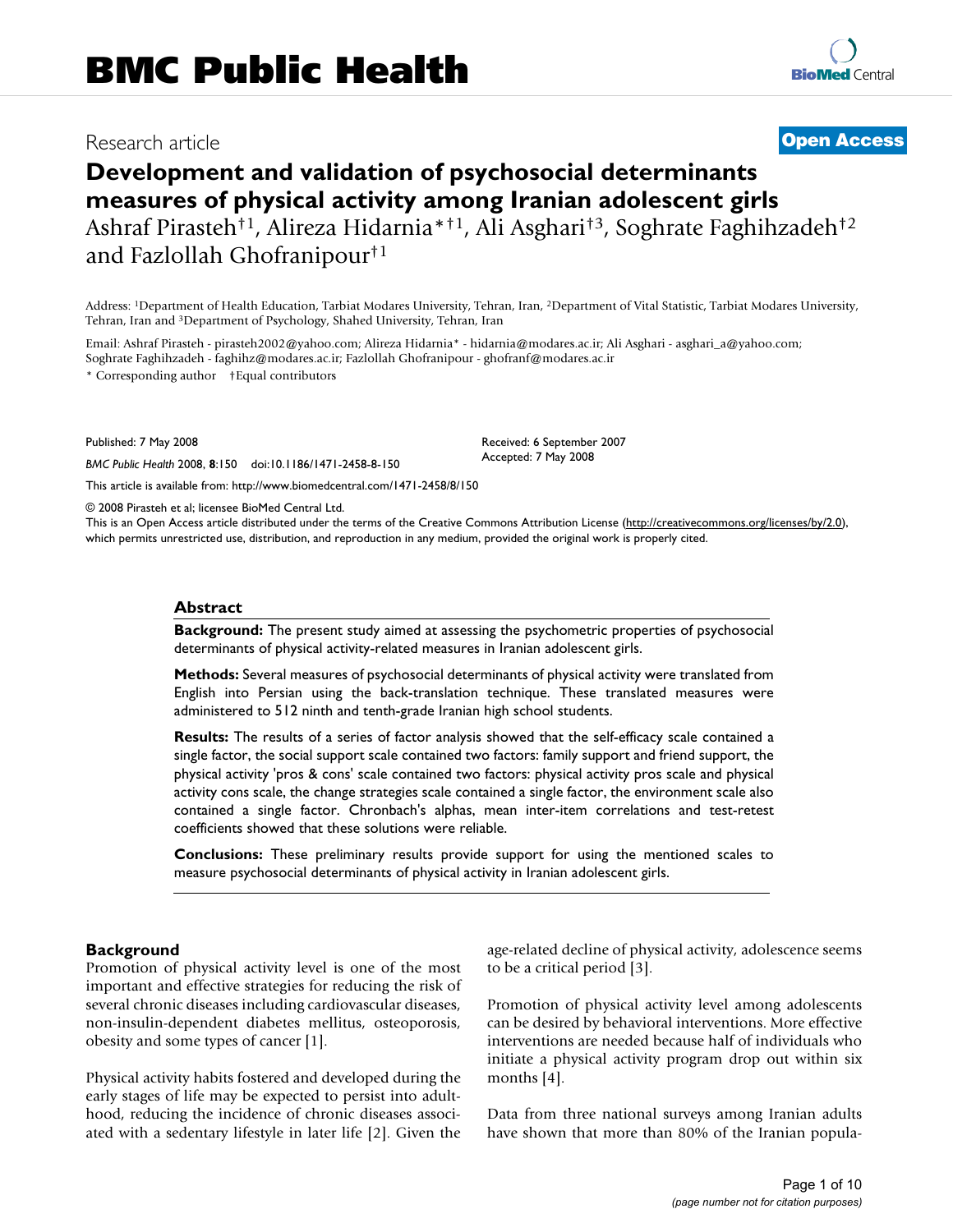tion is physically inactive [5]. A few local studies performed in Iranian young people have revealed a similar pattern. The decrease in physical activity levels is suggested to be as a result of increases in time spent watching television and playing computer games, as well as of a decrease in opportunities for physical activity in schools and communities [6].

A major issue in physical activity programs and research among adolescents is the accurate measurement psychosocial determinants of physical activity which may contribute to physical activity in this population. This has led healthcare professionals and researchers to develop exercise interventions based on theoretical models of behavior change in an attempt to increase physical activity levels [7].

To understand the levels of physical activity among individuals, various researchers have identified a number of promising variables that may influence levels of physical activity. These variables include demographics, cognition, behaviour, social environment, and physical environment. In intervention programmes, cognitive variables are particularly targeted, because they may be more amenable to change than the less mutable variables such as age and income [8]. Although researchers have claimed that the cognitive variables are responsible for a considerable proportion of variance in physical activity levels, the measurement of these variables is not frequently standardized.

In this study, the instruments were used from PACE-Adolescent Physical Activity Survey and translated from English into Persian using the back-translation technique. Social Cognitive Theory (SCT) and the Transtheorical Model (TTM) guided instrument development [9,10].SCT is relevant for designing health education and health behavior programs and explains how people acquire and maintain certain behavioral patterns. The theory can also be used for providing the basis for intervention strategies [11].

The Transtheoretical Model (TTM) of behavior change can also provide a useful framework for examining the issue of adoption and maintenance of physical activity with adolescents [12]. The TTM is an effective way of depicting individual's readiness to engage in a variety of healthy behaviors including smoking and alcohol cessation, diet change and, more recently, engaging in an exercise or in a physical activity program [13].

There are no theoretically based instruments in the literature that measure physical activity related psychosocial determinates among Iranian adolescents. Thus, the present study is the first research for the development of physical activity related psychosocial determinant measures.

It also examines the psychometric characteristics of several physical activity-related psychosocial determinant measures in Iranian adolescent girls. Acknowledging the low physical activity during adolescence, standardized, reliable and valid measures of influence of physical activity for this population is essential. In this study, some 512 high school students were administered the questionnaires of physical activity along with other measures to evaluate their reliability and validity for this population. We conducted tests of internal consistency, test-retest reliability and factor analysis in constructs of physical activity selfefficacy, physical activity social support, physical activity pros and cons, physical activity change strategies, and physical activity environmental factors. Consistent with the initial test development, we predicted a good internal consistency among the scales, and high test-retest reliability.

# **Methods**

# *Participants*

Participants were female students who meet the inclusion criteria of the study (i.e., studying in high school ( $9<sup>th</sup>$  or 10<sup>th</sup> grades) and being able to attend two survey sessions). The eligible subjects were recruited from 12 high schools in Tehran. The age of participants ranged from 15 to 17 years with average age 16.15 years ( $SD = 0.77$ ). A total of 545 students were recruited into the study, 33 subjects were omitted from the analysis due to missing data on one or more of the determinants physical activity items of interest. Popular textbooks on factor analysis give specific advice on sample size for factor analysis, the required variable to subject ratio lies between 1:5 and 1:10 [14]. The present paper reports the results of the validation process of a Persian version of a series of scales measuring psychosocial determinants of physical activity in a group of Iranian adolescents in Tehran. The most important research question was: "*Are the questionnaires a valid and reliable measure for Iranian adolescents?*"

## *Ethical consideration*

Permission to use the original scales was obtained from the author. The approval for the use of human subjects was obtained from the Iranian Ministry of Education. The ethical committee of Tarbiat Modares University approved the study. The participants were told about the general nature of the study and were assured of the confidentiality of the data and informed consent for the study was obtained from the entire subject.

## *Instrument Development*

Samuel Messick *(1995)* believes in six aspects of construct validation including content, substantive, structural, gen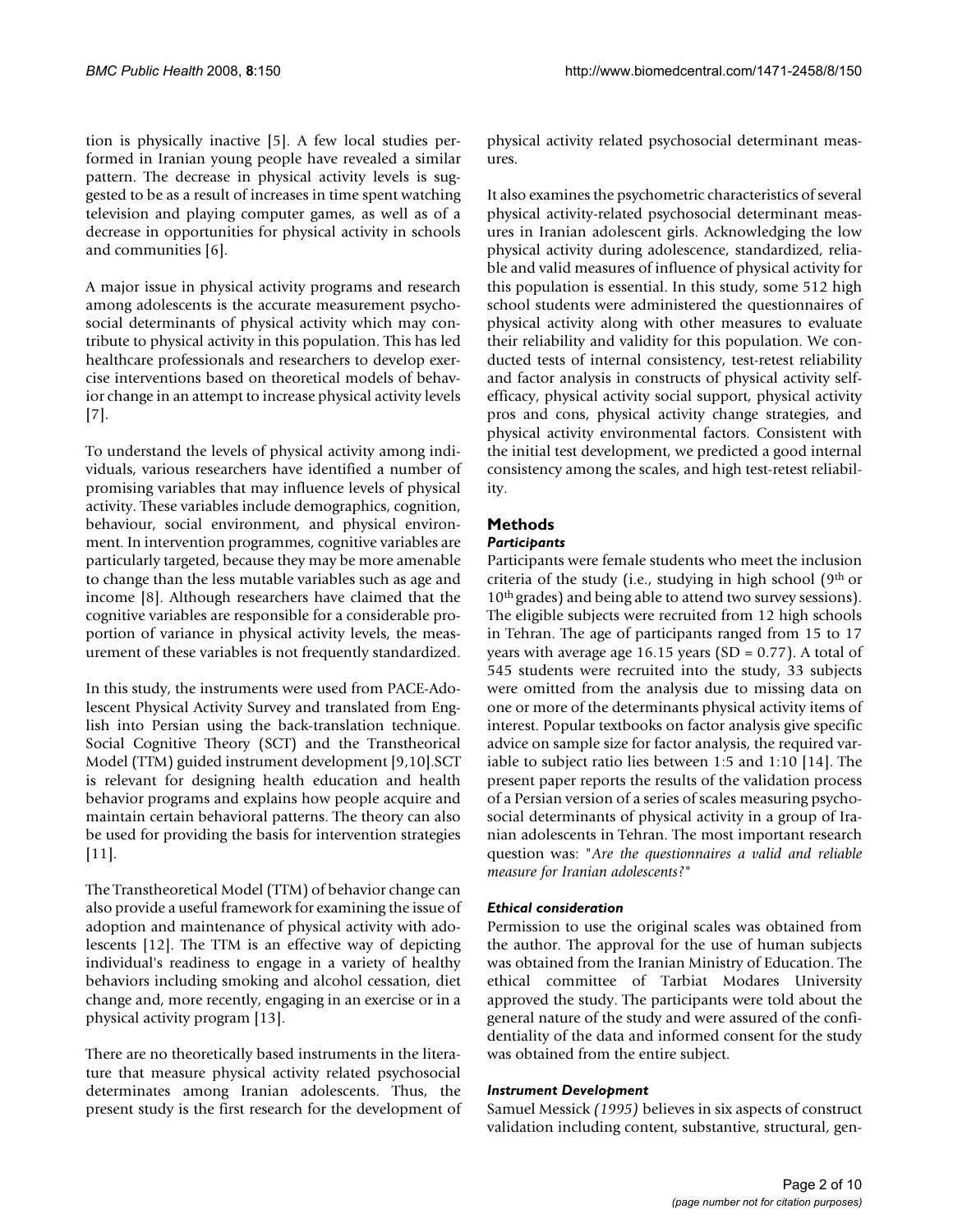eralizability, external, and consequential as they apply to performance assessment. Also, Samuel Messick argues that 'it is not sufficient merely to select tasks that are relevant to the construct domain. In addition, the assessment should assemble tasks that are representative of the domain... The intent is to insure that all important parts of the construct domain are covered [15].'

In the research literature of nursing and other health care professions, factor analysis is most often used as a part of the instrument development process. Factor analysis may be a vital step in creating a new measurement tool; it is a method for organizing the items into factors. A factor is a group of items that could be said to be related to each other [16].

After comprehensive literature review on the existing instruments of measuring physical activity determinants in adolescents, we used measures of physical activity related psychosocial determinants that have previously been adapted and developed among the American adolescents by Norman & Sallis [17]. First, translation and back translation procedure based on Brislin's model [18] was used to develop culturally equivalent questionnaires. Two bilingual experienced health educators translated the questionnaires into Persian and another two bilingual health educators back translated them independently. The researchers and the four translators discussed the clarity of the translation work and examined discrepancies between the two versions, and finally amended a few items to ensure the appropriateness of the translation [19]. For example, "Dedicate a specific time for doing exercise or physical activity on most days of the week?" instead of "Set aside time for physical activity on most days of the week." translated in the physical activity self-efficacy scale. The final versions of the translated questionnaires are presented in Additional file 1.

A panel of eight Iranian experts in the areas of health education and clinical psychology were asked to quantify the clarity linguistic appropriateness of the translated questionnaires (content validity). The panel members were asked to evaluate the pilot instrument for the appropriateness and relevance of the items. Furthermore, the expert panel was asked to evaluate item wording, response format, and instrument length.

A pilot study was conducted to test whether the physical activity questionnaires were easy to read and to comprehend by the students. A convenience sample of 12- students completed the physical activity questionnaires and gave comments on their understanding of the items. The changes made to the original version include adoption of age-appropriate words and the development of a format more appealing to adolescence girls.

# **Measures**

## *Self-efficacy*

This variable asked the individuals about their confidence in being able to carry out a regular schedule of exercise as well as the barriers they perceived in exercising. A six-item physical activity self-efficacy scale was used based on the previous scales [20,21].The participants responded to each item on a 5-point Likert scale ranging from one "*I'm sure I can't"* to five "*I'm sure I can"*.

# *Decisional balance*

Decisional balance consisted of two constructs labeled the 'Pros' and 'Cons' of change that address cognitive and motivational aspects of human decision-making. Marcus, Rakowski and Rossi [22] modified Velicer's decisional balance inventory for smoking cessation to apply to exercise behavior and demonstrated good internal consistency and concurrent validity with stage of change for exercise. In this study a 10-item physical activity pros and cons scale (5 pros and 5 cons) was used and the participants responded to each item on a 5-point Likert scale ranging from one *"not important"* to five *"extremely important"*.

# *Family support*

Four items of family support on physical activity assessed family influences on physical activity [23]. The items asked the frequency a household member encouraged, participated, provided transportation, and watched physical activity. The items were:

(1) Watched you participate in physical activity or play sports? (2) Encouraged you to do sports or physical activity? (3) Provided transportation to a place where you can do physical activity or play sports? (4) Done a physical activity or played sports with you?

Items were asked in reference to a typical week and participants responded using a 5-point scale from one "*Never*" to five *"Every Day"*.

## *Friend support*

Items similar to the family support items assessed friend support related to physical activity. The five items assessed the frequency that friends provided encouragement and support for participating in physical activity. The items were: (1) Do your friends encourage you to do sports or physical activities?, (2) Do your friends do physical activity or play sports with you?, (3) Do your friends or classmates tease you about not being good at physical activities or sports?, (4) Do your friends ask you to walk or bike to school or to a friend's house? And (5) Do your friends tell you that you are doing well in physical activities or sports? The items were asked in reference to a typical week and the participants responded using a 5-point scale from one *"Never"* to five *"Every Day"*.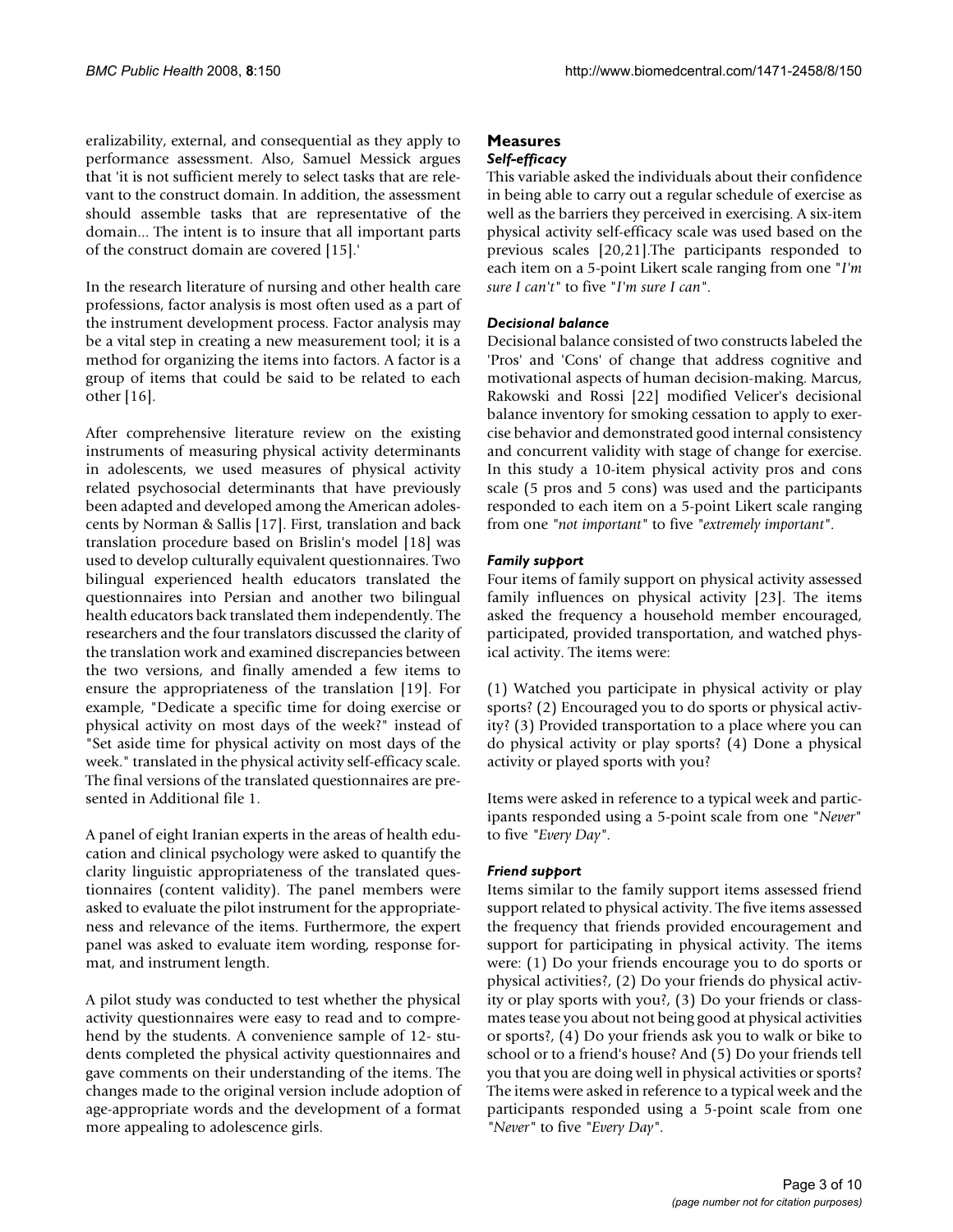## *Change strategies*

The change strategies were similar to the constructs described as processes of change in the Transtheoretical Model [24] and were based on the items developed by Saelens, Gehrman, Sallis, Calfas, Sarkin and Caparosa [25]. Some fifteen items were used that reflect thoughts, feelings, and activities people may use when making a behavior change. The response format assessed how often each strategy was used by a 5-point Likert scale ranging from one "*Never*" to five *"Many Times"*.

## *Environment*

The measure of perceived environment that assessed the neighborhood environment in terms of facilitating physical activity included four items rated on a 5-point scale with anchors of one *"Disagree a lot"* and five *"Agree a lot"*. The items were: (1) There are enough supplies and pieces of sports equipment (like balls, bicycles, skates) At home to use for physical activity; (2) There are playgrounds, parks or gyms close to my home or that I can get to easily; (3) It is safe to walk or jog alone in my neighborhood during the day; and (4) It is difficult to walk or jog in my neighborhood because of things like traffic, no sidewalks, dogs and gangs. The item number four was reverse-scored before all analyses.

These items were originally from the Amherst Health and Activity Study [23].

## *Data analysis*

Each scale's reliability was estimated by calculating its internal consistency and test-retest stability. Internal consistency measured by coefficient alpha is the proportion of a scale's total variance that is attributable to a common source, the true score of a latent variable underlying the items [26]. A minimal reliability of 0.70 was considered sufficient to consider the scale useful and worth efforts at further refinement to reduce the scale's measurement error [27].

Another estimate of a scale's reliability is its temporal stability assessed by a test-retest design. The following standards were used to evaluate the reliability coefficients: (1) less than 0.00, poor; (2) 0.00–0.20, slight; (3) 0.21–0.40, fair; (4) 0.41–0.60, moderate; (5) 0.61–0.80, substantial; and (6) 0.81–1.00, excellent [28].

In this study, exploratory factor analysis (EFA) was used to summarize the data by grouping the intercorrelated variables together. Most often, this occurs in the early stages of research. The direct purpose of exploratory factor analysis (EFA) is to reduce a set of data so that it may be described and used easily. Other purposes include instrument development and theory construction [16].Principal components analysis with oblique or varimax rotation was conducted on each scale using data [29].

# **Results**

Demographic characteristics of the participating girls are shown in Table 1. Average age of the girls was 15.74 years  $(SD = 0.77)$  and the average BMI was 20.91 kg/m<sup>2</sup>. Household income was unfairly distributed across the four income categories. Some %62.8 of the participating girls' family had  $<$  \$320 household income, %48.5 (n = 248) of fathers had completed high school, with  $\%$ 16.8 (n = 86) completing a college or graduate degree, and  $\%54$  (n = 276) of mothers had completed high school, with %09.0 (n = 46) completing a college or graduate degree.

## *Analysis approach*

The sample size of 512 was sufficient to produce reliable correlation coefficients so that popular textbooks on factor analysis give specific advice on sample size for factor analysis. The required variable to subject ratio lies between 1:5 and 1:10 (14, 30).

Prior to performing Principal Components Analysis (PCA), the suitability of data for factor analysis was assessed. An inspection of the correlation matrix in each subscale revealed that most of the correlations were greater than 0.30, therefore, some clustering of items was expected and exploratory factor analysis was deemed appropriate in the early stage of research [31]. The Kaiser-Meyer- Olkin Measures of Sampling Adequacy value for examined scales ranged from 0.61 to 0.93, exceeding the recommended value of 0.60 [31] and the Bartlett's test of

#### **Table 1: Characteristics of the participating girls**

|                            | Mean (SD)       |
|----------------------------|-----------------|
| Age (years)                | 15.74(0.77)     |
| Weight                     | 54.22 (11.39)   |
| Height                     | 161.51 (10.88)  |
| BMI                        | 20.91           |
| Father education (%)       |                 |
| Some high school           | 31.5            |
| High school graduate       | 48.5            |
| College or graduate degree | 16.8            |
| U <sub>p</sub> BM          | 3.2             |
| Mother education (%)       |                 |
| Some high school           | 35.6            |
| High school graduate       | 54.0            |
| College or graduate degree | 09.0            |
| U <sub>p</sub> BM          | $\mathsf{I}$ .4 |
| Household income (%)       |                 |
| < \$320                    | 62.8            |
| $$321 - $550$              | 25.8            |
| $$551 - 1100$              | 9.6             |
| > \$1100                   | 1.8             |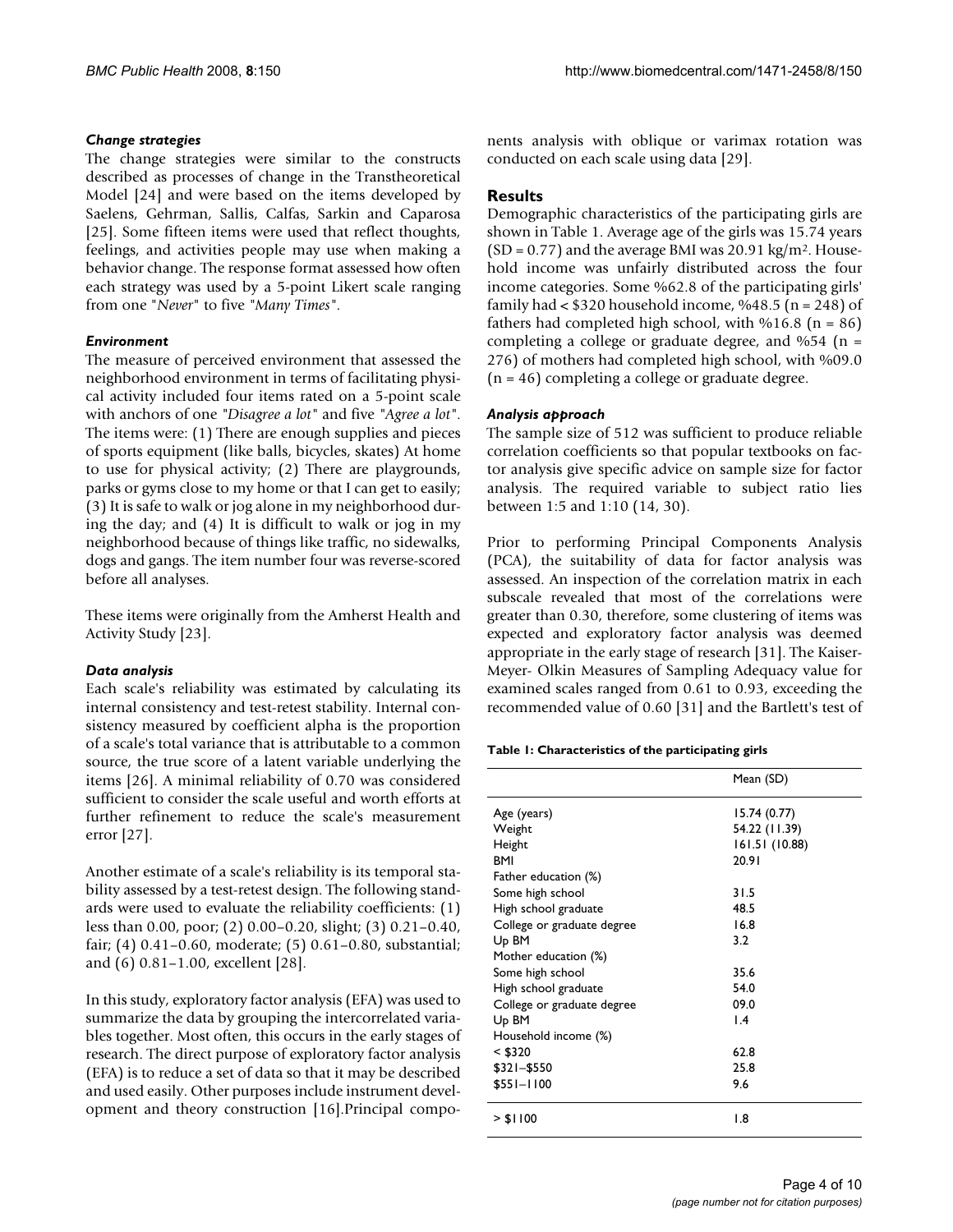sphericity [32] reached statistical significance  $(P < 0.001)$ , supporting the factorability of the correlation (Table 2). Thus, Principal Component Analysis (PCA) was used to identify scales' dimensions in this study. The decision between orthogonal and oblique rotation was made, examining the correlations among the factors [31]. The results of factor analysis are presented here:

For physical activity self-efficacy (Table 3), one factor was identified which was accounted for 55% of the variability in the items. The internal consistency estimate (alpha = 0. 84) was excellent and the test-retest reliability coefficient  $(r = 0.68)$  was substantial.

Two sub-scales were identified for the physical activity social support (Table 4), family support and friend support. These two factors accounted for 55% of the variability in the items. The internal consistency estimate for the family support scale was substantial (alpha =  $0.72$ ), as was the internal consistency estimate for the friend support scale (alpha = 0.77). The test-retest reliability of both scales was moderate ( $r = 0.56$  and  $r = 0.54$ , respectively).

For the physical activity decisional balance (Table 5), two sub-scales of pros and cons were also identified, accounting for 50% of the variability in the items. The internal consistency estimate for the pros scale was substantial  $\alpha$  (alpha = 0.81), as was the internal consistency estimate for the cons scale (alpha =  $0.69$ ). The test-retest reliability of both scales was moderate ( $r = 0.44$  and  $r = 0.36$ , respectively).

Principal Component Analysis (PCA) with oblique was performed on the students' responses to the 15 change strategies items. Oblique rotation, which allows the factors to be statistically related [31], was used because it was expected that the factors underlying change strategies would be correlated in reality. An initial analysis with principal component analysis was conducted to identify the number of factors with eigenvalues of 1.0 or greater, which is an estimate of the maximum number of stable factors [31]. The scree test [33], suggested the existence of factors.

**Table 2: KMO\* & Bartlett's test of sphericity psychosocial determinants of physical activity**

|                   | KMO  | Bartlett's test (significance) |
|-------------------|------|--------------------------------|
| Self-efficacy     | 0.88 | $1043.051 (p = 0.00001)$       |
| Social support    | 0.79 | $1181.322 (p = 0.00001)$       |
| Pros & Cons       | 0.79 | $1153.842$ ( $p = 0.00001$ )   |
| Change strategies | 0.93 | 2243.043 ( $b = 0.00001$ )     |
| Environment       | 0.61 | 0387.790 ( $p = 0.00001$ )     |

\*Kaiser-Meyer- Olkin

**Table 3: Factor analysis for physical activity self-efficacy scale (N = 512)**

| Factor 1: Physical Activity Self-efficacy            | Factor loadings |
|------------------------------------------------------|-----------------|
|                                                      |                 |
| Be physical activity even it raining or hot          | 0.79            |
| Get up early, even on weekends, to do physical       | 0.79            |
| activity                                             |                 |
| Set aside time for physical activity on most days    | 0.77            |
| Be physical activity even I have a lot of schoolwork | 0.75            |
| Be physical activity even my family want me to do    | 0.71            |
| something else                                       |                 |
| Be physical activity even I feel sad or stress       | 0.65            |
| Eigen value                                          | 3.35            |
| % variance explained                                 | 55.97           |
| Choronbach's alpha                                   | 0.84            |
| Mean inter item correlation                          | 0.47            |
|                                                      |                 |
| Pearson test-retest*                                 | 0.68            |

\*Test-retest stability with a 15-day interval ( $n = 93$ )

The eigenvalues for the first 2 consecutive components were 5.70 and 1.06. Examination of the eigenvalues greater than 1 indicated that a 2-factor solution may be appropriate. The examination of the scree plot also suggested that 2 dimensions underlie change strategies scale. Although these two methods are the most popular heuristic, they are potentially unreliable [[34,31], and [35]]. For example, Zwick and Velicer have argued that using eigenvalues greater than 1 to determine the number of factors to extract leads to 'overfactoring', it remains more factors

**Table 4: Factor analysis for physical activity social support scale (N = 512)**

|                                          | Factor I (Factor<br>loadings) | Factor2(Factor<br>loadings) |
|------------------------------------------|-------------------------------|-----------------------------|
| Friend support                           |                               |                             |
| Tease from your friends                  | 0.80                          |                             |
| Ask from your friends to walk            | 0.77                          |                             |
| Tell you that you are doing well         | 0.73                          |                             |
| Do physical activity with you            | 0.70                          |                             |
| Encourage you to do physical<br>activity | 0.65                          |                             |
| Family support                           |                               |                             |
| Done with you                            |                               | 0.73                        |
| Provided transportation                  |                               | 0.73                        |
| Encourage you to do physical<br>activity |                               | 0.72                        |
| Watched you                              |                               | 0.72                        |
| Eigen value                              | 2.62                          | 2.32                        |
| % variance explained                     | 29.18                         | 25.83                       |
| Choronbach's alpha                       | 0.77                          | 0.72                        |
| Mean inter item correlation              | 0.41                          | 0.40                        |
| Pearson test-retest*                     | 0.56                          | 0.54                        |
|                                          | Factor I (Factor<br>loadings) | Factor2(Factor<br>loadings) |

 $*$  Test-retest stability with a 15-day interval (n = 93)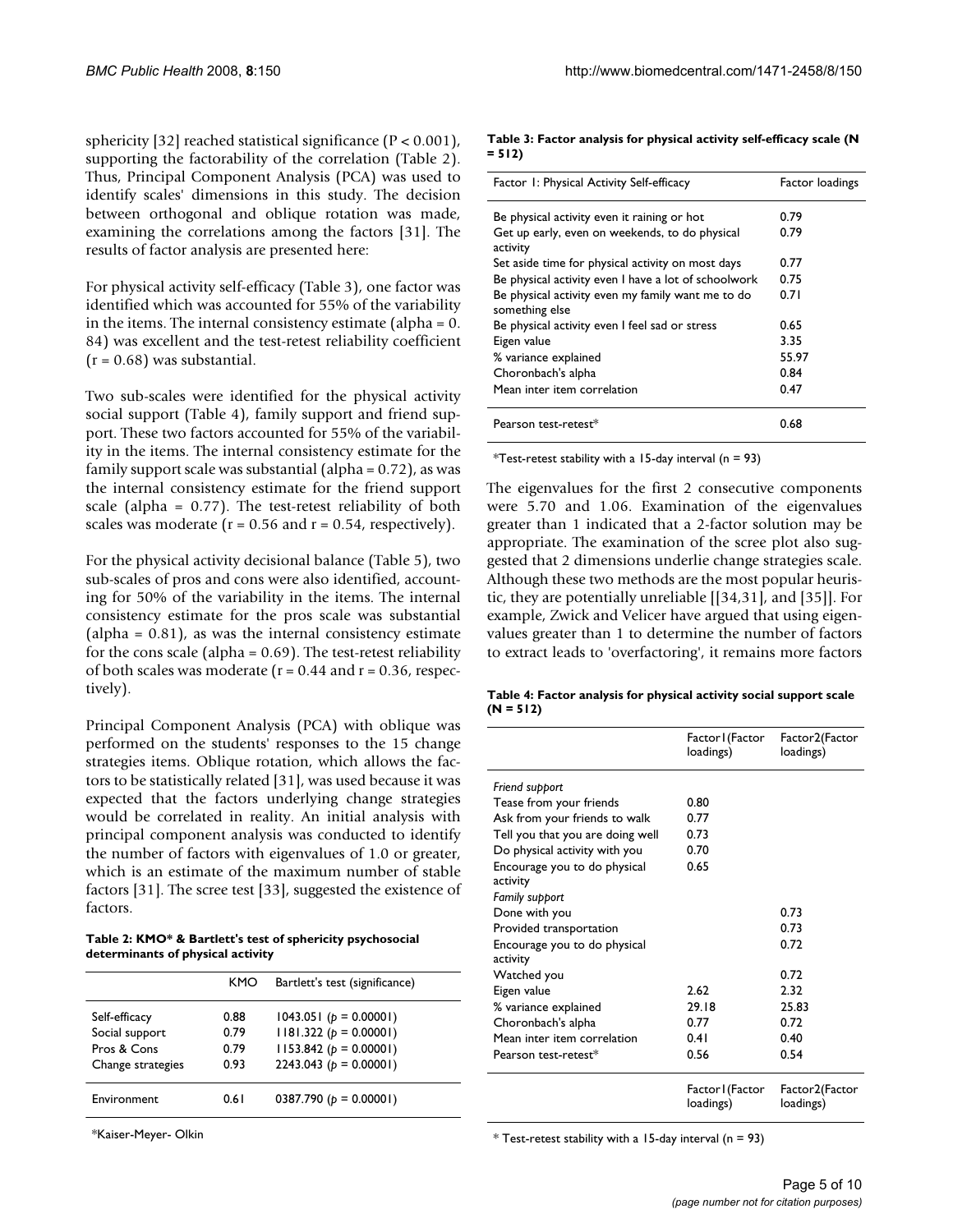| Table 5: Factor analysis for physical activity Pros & Cons scale (N |  |  |
|---------------------------------------------------------------------|--|--|
| $= 512$                                                             |  |  |

|                                      | Factor I (Factor<br>loadings) | Factor2(Factor<br>loadings) |
|--------------------------------------|-------------------------------|-----------------------------|
| Pros scale                           |                               |                             |
| More energy                          | 0.79                          |                             |
| Feel better                          | 0.76                          |                             |
| Help to stay fit                     | 0.72                          |                             |
| Parents would be happy               | 0.72                          |                             |
| Have fun with my friends             | 0.70                          |                             |
| Cons scale                           |                               |                             |
| Takes time from being with my        |                               | 0.70                        |
| friends                              |                               |                             |
| Too much help from my parents        |                               | 0.65                        |
| There is too much to learn           |                               | 0.64                        |
| Don't like physical activity to make |                               | 0.63                        |
| me feel                              |                               |                             |
| Feel embarrassed                     |                               | 0.42                        |
| Eigen value                          | 3.07                          | 1.98                        |
| % variance explained                 | 30.70                         | 19.88                       |
| Choronbach's alpha                   | 0.81                          | 0.69                        |
| Mean inter item correlation          | 0.46                          | 0.23                        |
| Pearson test-retest*                 | 0.44                          | 0.36                        |

 $*$  Test-retest stability with a 15-day interval (n = 93)

than is optimally required. In this study parallel analysis (PA) [36] was employed to ascertain the optimal number of factors to extract. The PA requires the researcher to randomly generate a raw data matrix on the same 'rank' as the actual raw data matrix. For example, if one had a 1-to-5 Likert scale data for 512 subjects on 15 variables, a 512 by-15 raw data matrix consisting of 1s, 2s, 3s, 4s and 5s would be generated. These random data can be factor analysed to produce a set of eigenvalues. The eigenvalues associated with the matrix of association based on observed data are also computed. The number of extractable factors is equal to the number with observed eigenvalues greater than the point on the plot where the observed and random eigenvalues cross [[34,36], and [37]].

Using the procedure recommended by Thompson and Daniel [37], 50 random data sets were generated of the same order of change strategies scale data. The 50 data sets were factored. The mean eigenvalues for the first 8 consecutive components were 1.29 1.22, 1.18, 1.14, 1.10, 1.06, 1.02 and 1.006. Thus, only the first 1 eigenvalues change strategies scale factor analysis exceeded its associated eigenvalues derived from the random data and a 1-factor model was appropriate. This factor is accounted for 38.06% of the variability in the items. The internal consistency estimate for change strategies factors scale was substantial (alpha =  $0.78$ ) and the test-retest reliability was also substantial  $(r = 0.74)$  (see Table 6).

**Table 6: Factor analysis for physical activity change strategies scale (N = 512)**

| How often you do each of the following                                                                                                                                 | Factor loadings |
|------------------------------------------------------------------------------------------------------------------------------------------------------------------------|-----------------|
| I say positive things to myself about physical activity                                                                                                                | 0.71            |
| I set goals to do physical activity                                                                                                                                    | 0.70            |
| I do things to make physical activity more enjoyable                                                                                                                   | 0.70            |
| When I get off track with my physical activity plans, I<br>tell myself I can start again and get right back on track                                                   | 0.70            |
| I keep track of how much physical activity I do                                                                                                                        | 0.67            |
| I reward myself for being physically active                                                                                                                            | 0.66            |
| I look for information about physical activity or<br>sports                                                                                                            | 0.61            |
| I try different kinds of physical activity so that I have<br>more options to choose from                                                                               | 0.59            |
| I make back-up plans to be sure I get my physical<br>activity                                                                                                          | 0.59            |
| I put reminders around my home to be physically<br>active                                                                                                              | 0.57            |
| I find ways to get around the things that get in the<br>way of being physically active                                                                                 | 0.56            |
| I have a friend or family member who encourages me<br>to do physical activity                                                                                          | 0.55            |
| I try to think more about the benefits of physical<br>activity                                                                                                         | 0.53            |
| I think about the benefits I will get from being<br>physically active                                                                                                  | 0.52            |
| I think about how my surroundings affect the amount<br>of physical activity I do (Surroundings are things like<br>having exercise equipment at home or a park near by) | 0.46            |
| Eigen value                                                                                                                                                            | 5.7             |
| % variance explained                                                                                                                                                   | 38.6            |
| Choronbach's alpha                                                                                                                                                     | 0.78            |
| Mean inter item correlation                                                                                                                                            | 0.34            |
| Pearson test-retest*                                                                                                                                                   | 0.74            |

\*Test-retest stability with a 15-day interval ( $n = 93$ )

For the physical activity environmental factors, two subscales were also identified. The eigenvalues for the first 2 consecutive components were 2.03 and 1.009. Examination of the eigenvalues greater than 1 indicated that a 2 factor solution may be appropriate. The examination of the scree plot also suggested that 2 dimensions underlie environmental factors scale. In this study parallel analysis (PA) [36] was also employed to ascertain the optimal number of factors to extract. The mean eigenvalues for the first 3 consecutive components were 1.09 1.028 and 1.003. Thus, only the first 1 eigenvalues environmental factors scale factor analysis exceeded its associated eigenvalues derived from the random data and a 1-factor model was appropriate. This factor is accounted for 50.87% of the variability in the items. The internal consistency estimate for environmental factors scale was substantial (alpha = 67) and the test-retest reliability was moderate (r = 0.38) (see Table 7).

The findings showed intercorrelations among the physical activity-related psychosocial measures. Physical activity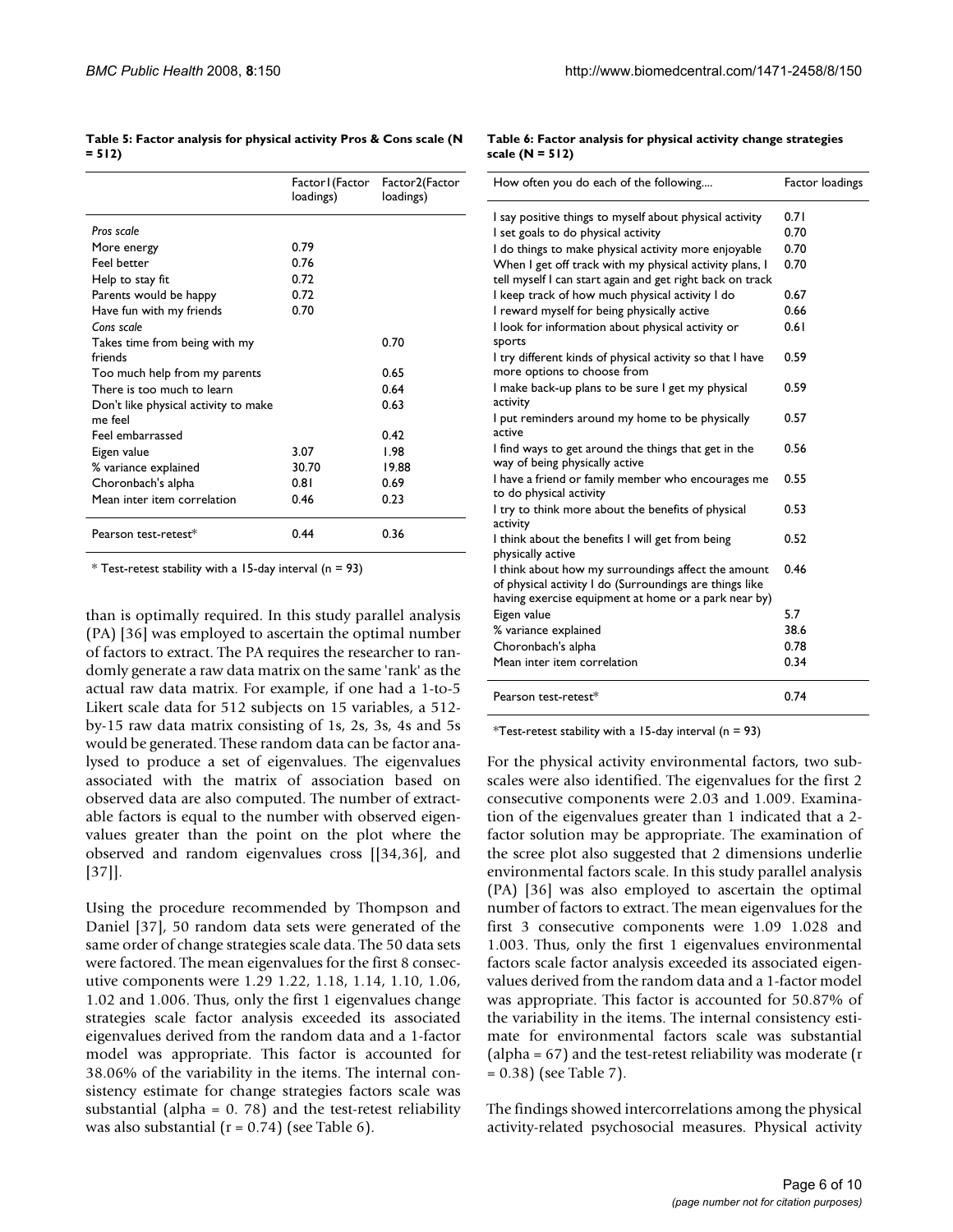| Table 7: Factor analysis for physical activity environmental |  |  |
|--------------------------------------------------------------|--|--|
| factors scale (N = 512)                                      |  |  |

|                             | Factor loadings |
|-----------------------------|-----------------|
| It is safe to walk          | 0.78            |
| Can get to easily           | 0.73            |
| Enough supplies at Home     | 0.72            |
| It is difficult to walk     | 0.60            |
| Eigen value                 | 2.03            |
| % variance explained        | 50.87           |
| Choronbach's alpha          | 0.67            |
| Mean inter item correlation | 0.25            |
| Pearson test-retest*        | 0.38            |

 $*$  Test-retest stability with a 15-day interval (n = 93)

self-efficacy was significantly and positively correlated with the physical activity pros scale (perceived benefits) and change strategies, while it was negatively correlated with the physical activity cons scale (perceived barrier).Those girls with higher scores on physical activity self-efficacy reported higher scores on physical activity pros, change strategies and lower scores on the physical activity cons.

#### *Reliability*

Reliability was determined by examining both the internal consistency and test-retest stability of the physical activity-related psychosocial measures. The physical activity-related psychosocial measures showed adequate internal consistency (i.e., > 0.70) [27] with the exception of the physical activity environmental factors which had an alpha of 0.67. However, this alpha is above the recommended lower level for group comparisons (i.e., > 0.50) [38]. As the physical activity environmental factors comprised 4 items the mean inter-item correlation is likely a more appropriate statistic for evaluating internal consistency. This measure, like coefficient alpha, produces an index of item homogeneity, but unlike the alpha is not affected by scale length [39]. For a reliable scale the mean inter item correlation should ideally be within the range of 0.20–0.40. However, values in the range of 0.10 to 0.50 are acceptable [39,40].

In addition, table 8 shows comparisons of psychometric properties of scores from the translated measures with those from the original measures [17].

#### *Test-retest reliability*

Almost 20% (93 subjects) of the original sample (512) were randomly selected to complete the physical activityrelated psychosocial measures again 15 days after the initial assessment. Pearson Product Moment Correlations were calculated between the Time 1 and Time 2 assessments for the five scales. Results showed that the relation-

| Table 8: Comparing Current study to Original study for          |
|-----------------------------------------------------------------|
| reliability estimates of physical activity related psychosocial |
| scales ( $n = 512$ )                                            |
|                                                                 |

|                       |       | Current study | Original study |
|-----------------------|-------|---------------|----------------|
| Variable              | items | alpha         | alpha          |
| Change strategies     | 15    | 0.78          | 0.88           |
| Self-efficacy         | 06    | 0.84          | 0.76           |
| Pros                  | 05    | 0.81          | 0.81           |
| Cons                  | 05    | 0.69          | 0.53           |
| <b>Family Support</b> | 04    | 0.72          | 0.79           |
| <b>Friend Support</b> | 05    | 0.77          | 0.60           |
| Environment           | 04    | 0.67          | 0.42           |

ships were in the large effect size range for scales of physical activity self-efficacy, physical activity social support, physical activity pros and cons, physical activity change strategies and physical activity environmental factors, respectively (0.68, 0.55, 0.40, 0.74, and 0.38).

#### **Discussion**

The purpose of this study was to identify and evaluate the psychometric characteristics of physical activity-related psychosocial scales. This preliminary testing provides evidence for the reliability and validity of the physical activity- related psychosocial determinants questionnaires in Iranian high school girls.

An instrument containing the five scales was developed through a focus group with Iranian adolescent girls; the items were selected based on the consideration of contextually cultural relevance and language issues. Content validity of the instruments was established by having a panel of experts evaluating the instruments to obtain the most appropriate item content. The scales items were drawn from Norman studies [17] and confirmed by a focus group interview with the Iranian adolescent girls. The instruments were, then, refined based on expert judgment and exploratory factor analysis.

The obtained results from this study demonstrated acceptable internal consistency, good test-retest reliability and validity of the instruments in a large sample of Iranian adolescent girls. Of these five scales, four showed adequate internal consistency, using Chronbach alpha (i.e., > 70) [27], while the scale of environmental factors was lower in this regard (0.67). However, for this scale (which has 4 items) the mean inter-item correlation, a measure which is not affected by scale length, was acceptable (0.25). It would be useful for future researches to develop additional items for this scale. Chronbach's alpha values for the overall scales of physical activity self-efficacy, physical activity social support, physical activity pros and cons, physical activity change strategies, and physical activity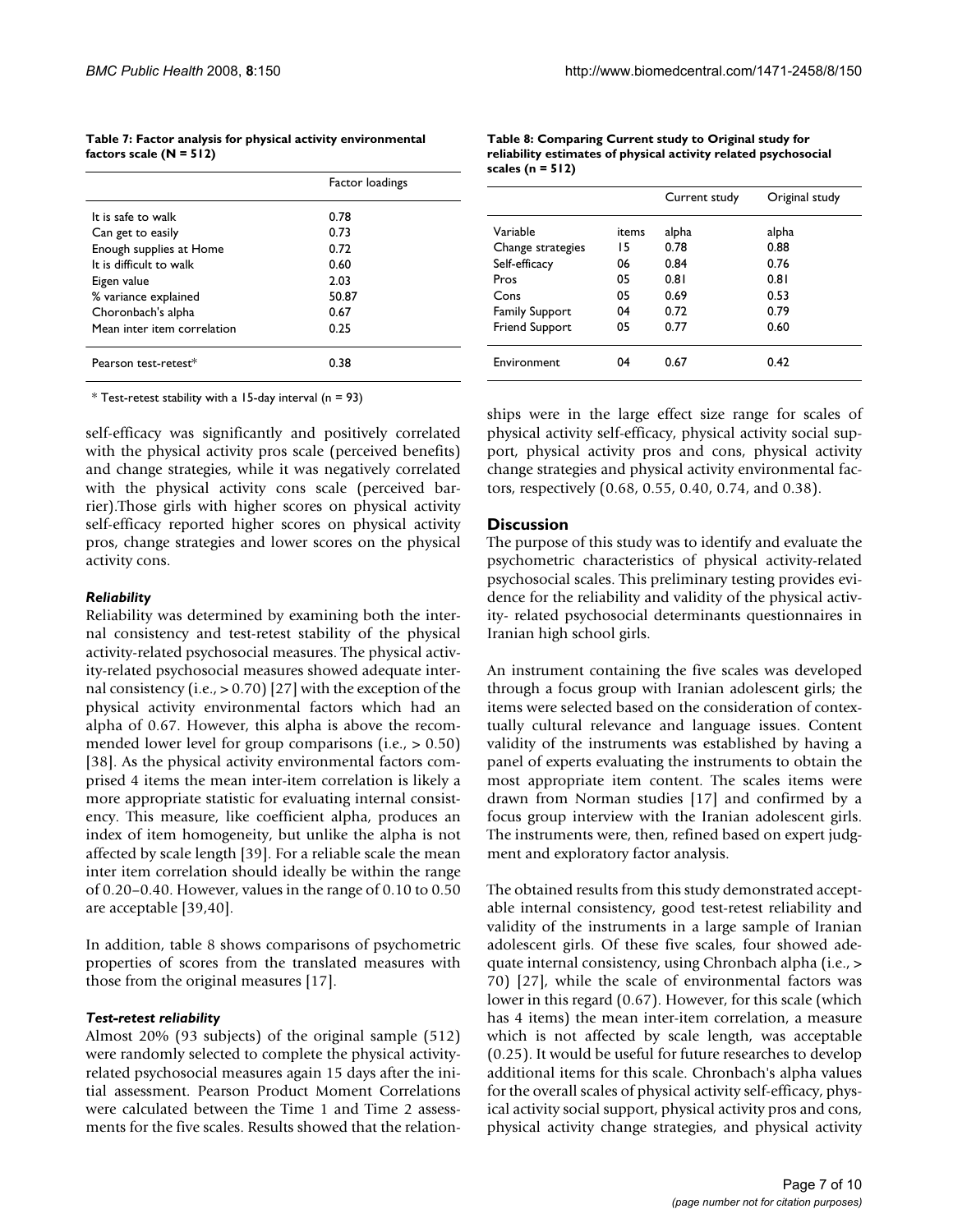environmental factors ranged from 0.67 to 0.85. Testretest reliability was also measured for overall the scales as ranging from fair to substantial (0.38–0.74). The notable exception was the environment scale. This is likely due to the nature of the items, which represent different domains of the environment such as sports equipment, neighbourhood recreation facilities, and neighbourhood safety. Because the items are not necessarily related to each other, internal consistency is not an appropriate indicator of scale quality.

A comparison of psychometric properties of scores from the translated measures with those from the original measures shows that both are similar, therefore, researches can use physical activity-related psychosocial scales to help promote physical activity levels among adolescents.

The exploratory factor analysis also identified subscales within the two of the five scales including: physical activity social support scale: family support and friend support, and physical activity decisional balance scale: pros and cons. The self-efficacy scale contained a single factor, the change strategies scale contained a single factor, and the environment scale also contained a single factor. Self-efficacy for physical activity had been used in previous studies and was kept as single dimensional scale. Also, social support and pros and cons for physical activity had been used in previous studies and thus were kept as multidimensional scales.

The most closely related previous study reported evidence in support of a one-dimensional scale of physical activity change strategies and scale of environmental factors [17,41], while our analysis suggest, the first, that physical activity change strategies scale and environmental factors scale are multidimensional, and next stage when used parallel analysis our result suggest that physical activity change strategies scale and environmental factors scale are one-dimensional.

These findings extend previous research by supporting single dimensional scale of physical activity self-efficacy [[17,41], and [42]]. However, Dwyer et al. suggested that physical activity self-efficacy is multidimensional: selfefficacy to overcome external barriers and self-efficacy to overcome internal barriers [43]. This difference may be due to this fact that there are some cultural barriers to Iranian girls exercising in public places. There are only few girl fitness centres, which few can afford.

Intercorrelations between the physical activity-related psychosocial scales were fair to moderate suggesting that psychosocial sub-scales are generally independent.

The analysis reported here provides further empirical support for the relevance of Bandura's social cognitive theory to the studies of the psychosocial determinants of physical activity.

In spite of the suitable design and use of exploratory factor analysis in this study, several limitations were noted. First, there are no theoretically based questionnaires of physical activity related psychosocial determinants for adolescents in Iran. Second, since our sample consisted of adolescents from a specific education area in Tehran, our results could not be generalized to adolescents who live in other geographic locations in Iran. Therefore, future research should replicate this study with a sample of adolescents living in others education areas.

# **Conclusion**

In summary, development of questionnaires to measure physical activity- related psychosocial determinants in Iranian adolescents is still in its developmental stage. These measures warrant further study to strengthen their measurement properties, but may be useful in future studies for examining the factors that contribute to physical activity in Iranian adolescent girls. We believe the behavior change construct measures that demonstrated strong psychometric properties will be useful instruments for measuring adolescents in observational and experimental studies of physical activity. Further work is needed to refine the measures that need to be improved and to assess the construct validity of these measures.

In conclusion, the results of this study provide evidence for the soundness of factor structure and acceptable reliability of the scales of physical activity- related psychosocial determinants in the Iranian population.

## **Competing interests**

The authors declare that they have no competing interests.

## **Authors' contributions**

AP, AH, SF, FG and AA contributed equally to the design and conduct of the survey, analysis of the results, drafting and critical revision of the manuscript. AP, AH, AA, SF and FG read and approved the final version of the manuscript.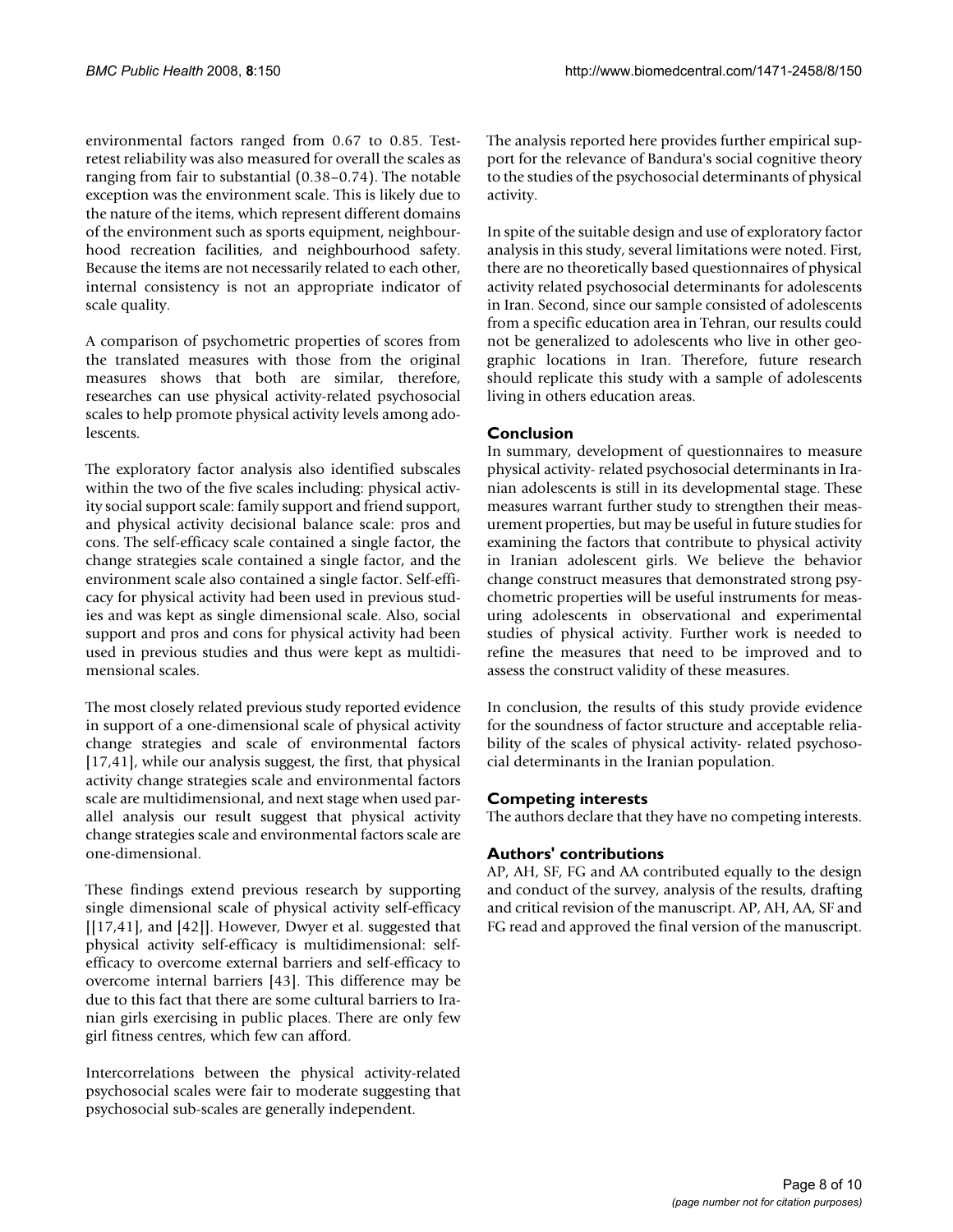# **Additional material**

#### **Additional file 1**

*Final translation of psychosocial determinants of physical activity questionnaires. Translation and back translation procedure was used to develop culturally equivalent questionnaires. Self – efficacy of physical activity. There are many barriers in the way of physical activity. Mark the extent of your capability for doing physical activity in the following situations. Answer all the questions. 1. Can you do exercise or physical activity even when you are sad or under stress? 2. Can you dedicate a specific time for doing exercise or physical activity on most days of the week?. 3. Can you do exercise or physical activity even when your family or friends ask you to do something else?. 4. Can you get up early to do your exercise or physical activity even on the weekends?. 5. Can you do your exercise or physical activity even when you have a lot of homework to do?. 6. Can you do your exercise or physical activity even when the weather is hot or it is rainy?. Family support of physical activity. 1. How many days a week do your family members watch your exercise or physical activity?. 2. How many days a week do your family members encourage you to do exercise or physical activity?. 3. How many days a week do your family members provide you transportation go to a place for doing exercise or physical activity?. 4. How many days a week*  do your family members do their exercise or physical activity with you?. Friend sup*port of physical activity. 1. How many days a week do your friends encourage you to do exercise or physical activity?. 2. How many days a week do your friends do their exercise or physical activity with you?. 3. How many days a week do your friends tease you for doing well your exercise or physical activity?. 4. How many days a week do your friends ask you to walk or bike from your house to the school or their houses?. 5. How many days a week do your friends tell you that you are doing well your exercise or physical activity?. 6. How many of your 5 closest friends do their physical activity regularly?. Positive and negative of physical activity. The following sentences are different beliefs about physical activity. Please choose the degree which indicates the importance of each sentence to you whenever deciding whether or not to do your physical activity. 1. I would feel embarrassed if people saw me doing physical activity. 2. Physical activity helps me to keep fit. 3. My parents would become happy if I do physical activity. 4. I have to learn a lot of things to be able to do physical activity. 5. If I do physical activity I would feel better about myself. 6. I would need too much help from my parents to be able to do physical activity. 7. Physical activity and exercise makes me unpleasant feeling. 8. I would have fun doing physical activity or playing sports with my friends. 9. If I do physical activity I would have more energy. 10. Physical activity reduces the time I spend for being with my friends. The strategies to change physical activity. The followings are activities/thoughts, and feelings people use to help them change their physical activity. Think about yourself similar cases that you experience or have experienced during the past month then indicate HOW OFTEN you do each of the followings:. 1. I look for information about physical activity or sports. 2. I keep the account of my physical activity. 3. I find out the ways to overcome the obstacles of doing physical activity. 4. I think about the effect of facilities (such as having sports equipments at home or in the near by park)* on the amount of my physical activity. 5. To be more physically active I keep *things at home to remind me that. 6. I encourage myself for doing physical activity or exercise. 7. I do things to make physical activity more enjoyable. 8. I think about the benefits I get from the physical activity or exercise. 9. I think about the benefits of physical activity than its troubles. 10. I say to myself about the positive sides of physical activity. 11. When my physical activity plans are stopped for a while,. I tell myself I can start again and become active. 12. I have a friend or family member who encourages me to do physical activity. 13. I try different kinds of physical activity*  to have more options to choose from. 14. I set goals for doing physical activity. 15. I *consider alternative plans to assure myself of having physical activity. Environmental factors of physical activity:. Define your attitude about your life environment and indicate how much do you agree with the following sentences?. 1. There is enough sports equipment at home to use for physical activity. 2. Walking or jogging is difficult around my house, because of traffic, lack of side walks, dogs, gangs, and so on. 3. It is possible to access playgrounds, parks or gyms near to my home for doing physical activity or exercise. 4. It is safe to walk or jog during the day around my home. Physical activity enjoyment. 1. I enjoy doing physical activity or exercise. Recreation choices of physical activity. 2. Which of the following activities do you usually choose to spend on your leisure time?. (1) I almost always choose the activities like watching T.V, studying, listening to music, or working with computer. (2)I usually most always choose the activities like watching T.V, studying, listening to music, or working with computer. (3) It is possible to choose active entertainments as much as inactive ones. (4) I usually choose the activities like riding, bike, skating, and games played, outside or active sports. (5) I almost always choose the activities like riding, bike, skating, and games played, outside or active sports.* Click here for file

[\[http://www.biomedcentral.com/content/supplementary/1471-2458-8-150-](http://www.biomedcentral.com/content/supplementary/1471-2458-8-150-S1.doc) S1.doc]

#### **Acknowledgements**

The authors would like to gratefully acknowledge Prof. Greg Norman and Prof. Sallis James for their permission to use the PACE-Adolescent Physical Activity Survey in this study. We would like to acknowledge, with gratitude, financial support from Tarbiat Modares University.

#### **References**

- 1. US Public Health Service Office of the Surgeon General: **Physical Activity and health.** *a report of the Surgeon General. Atlanta, GA, [Washington, DC], Pittsburgh, PA: US Department of Health and Human Services, Centers for Disease Control and Prevention, National Center for Chronic Disease Prevention and Health Promotion; President's Council on Physical Fitness and Sports* 1996.
- 2. Telama K, Yang X, Uakso L, Viikari J: **[Physical activity in childhood](http://www.ncbi.nlm.nih.gov/entrez/query.fcgi?cmd=Retrieve&db=PubMed&dopt=Abstract&list_uids=9236971) [and adolescents as predictors of physical activity in young](http://www.ncbi.nlm.nih.gov/entrez/query.fcgi?cmd=Retrieve&db=PubMed&dopt=Abstract&list_uids=9236971) [adulthood.](http://www.ncbi.nlm.nih.gov/entrez/query.fcgi?cmd=Retrieve&db=PubMed&dopt=Abstract&list_uids=9236971)** *American Journal of Preventive Medicine* 1997, **13:**317-323.
- 3. Sallis JF: **[Age-related decline in physical activity: a synthesis of](http://www.ncbi.nlm.nih.gov/entrez/query.fcgi?cmd=Retrieve&db=PubMed&dopt=Abstract&list_uids=10994911) [human and animal studies.](http://www.ncbi.nlm.nih.gov/entrez/query.fcgi?cmd=Retrieve&db=PubMed&dopt=Abstract&list_uids=10994911)** *Medicine and Science in Sports and Exercise* 2000, **32(9):**1598-1600.
- 4. Dishman RK: **Predicting and changing exercise and physical activity: What's practical and what's not. In.** In *Toward active living* Edited by: Quinn H, Gauvin L, Wall A. Champaign (IL): Human Kinetics; 1994:97-106.
- 5. Sheikholeslam R, Mohamad A, Mohammad K, Vaseghi S: **Non-communicable disease risk factors in Iran.** *Asia Pac J Clinical Nutrition* 2004, **13(Suppl 2):**S100.
- 6. Kelishadi R, Sadri GH, Tavasoli AA, Kahbazi M, Roohafza HR, Sadeghi M: **The cumulative prevalence of atherosclerotic cardiovascular diseases' risk factors in Iranian adolescents.** *Journal Pediatric* 2005, **81:**447-53.
- Marcus BH, Banspach SW, Lefebvre RC, Rossi JS, Carleton RA, Abrams DB: **[Using the stages of change model to increase the](http://www.ncbi.nlm.nih.gov/entrez/query.fcgi?cmd=Retrieve&db=PubMed&dopt=Abstract&list_uids=10146803) [adoption of physical activity among community participants.](http://www.ncbi.nlm.nih.gov/entrez/query.fcgi?cmd=Retrieve&db=PubMed&dopt=Abstract&list_uids=10146803)** *American Journal Health Promotion* 1992, **6(6):**424-9.
- 8. Buckworth J, Dishman RK: **Determinants of physical activity: research to application.** In *Lifestyle Medicine* Edited by: Rippe J. Malden, MA: Blackwell Science; 1999:1016-1027.
- 9. Bandura A: **Social foundations of thought and action: a social cognitive theory.** Englewood Cliffs, (NJ), Prentice Hall; 1986.
- 10. Prochaska JO, DiClement CC: **Stages and processes of selfchange of smoking: Toward an integrative model of change.** *Journal of Consulting and Clinical Psychology* 1983, **51:**390-395.
- 11. Washington DC, Pittsburgh PA: *US Department of Health and Human Services, Centers for Disease Control and Prevention, National Center for Chronic Disease Prevention and Health Promotion; President's Council on Physical Fitness and Sports* 1996.
- 12. Prochaska JO, Velicer WF: **The transtheoretical model of health behavior change.** *Am J Health Prom* 1997, **12:**38-48.
- Garner C, Page S<sub>J</sub>: [Applying the transtheoretical model to the](http://www.ncbi.nlm.nih.gov/entrez/query.fcgi?cmd=Retrieve&db=PubMed&dopt=Abstract&list_uids=15736002) **[exercise behaviors of stroke patients.](http://www.ncbi.nlm.nih.gov/entrez/query.fcgi?cmd=Retrieve&db=PubMed&dopt=Abstract&list_uids=15736002)** *Top stroke Rehabit* 2005, **12(1):**69-75.
- 14. Kline P: **An Easy Guide to Factor Analysis.** Routledge, London; 1994.
- 15. Messick S: **Validity of psychological assessment: validation of inferences from persons' responses and performances as scientific inquiry into score meaning.** *American Psychologist* 1995, **50(9):**741-749.
- 16. Dixon JK: **Factor analysis. In: Munro BH. Statistical Methods for Health Care Research.** 4th edition. New York: Lippincott; 2001:303-329.
- 17. Norman GJ, Sallis JF, Gaskins R: **[Comparability and reliability of](http://www.ncbi.nlm.nih.gov/entrez/query.fcgi?cmd=Retrieve&db=PubMed&dopt=Abstract&list_uids=16270708) paper- and computer-based measures of psychosocial con[structs for adolescent physical activity and sedentary behav](http://www.ncbi.nlm.nih.gov/entrez/query.fcgi?cmd=Retrieve&db=PubMed&dopt=Abstract&list_uids=16270708)[iors.](http://www.ncbi.nlm.nih.gov/entrez/query.fcgi?cmd=Retrieve&db=PubMed&dopt=Abstract&list_uids=16270708)** *Res Q Exerc Sport* 2005, **76(3):**315-23.
- 18. Brislin RW: **Back-translation for cross-cultural.** *Psychology* 1970, **31(3):**185-216.
- 19. Jones EG, Kay M: **[Instrumentation in cross-cultural research.](http://www.ncbi.nlm.nih.gov/entrez/query.fcgi?cmd=Retrieve&db=PubMed&dopt=Abstract&list_uids=1584664)** *Nursing Research* 1992, **41(3):**186-188.
- 20. Sallis JF, Pinski RB, Grossman RM, Patterson TL, Nader PR: **The development of self-efficacy scales for health-related diet** and exercise behaviors. **3:**283-292.
- 21. Marcus BH, Owen N: **Motivational readiness, self-efficacy and decision-making for exercise.** *Journal of Applied Social Psychology* 1992, **22:**3-16.